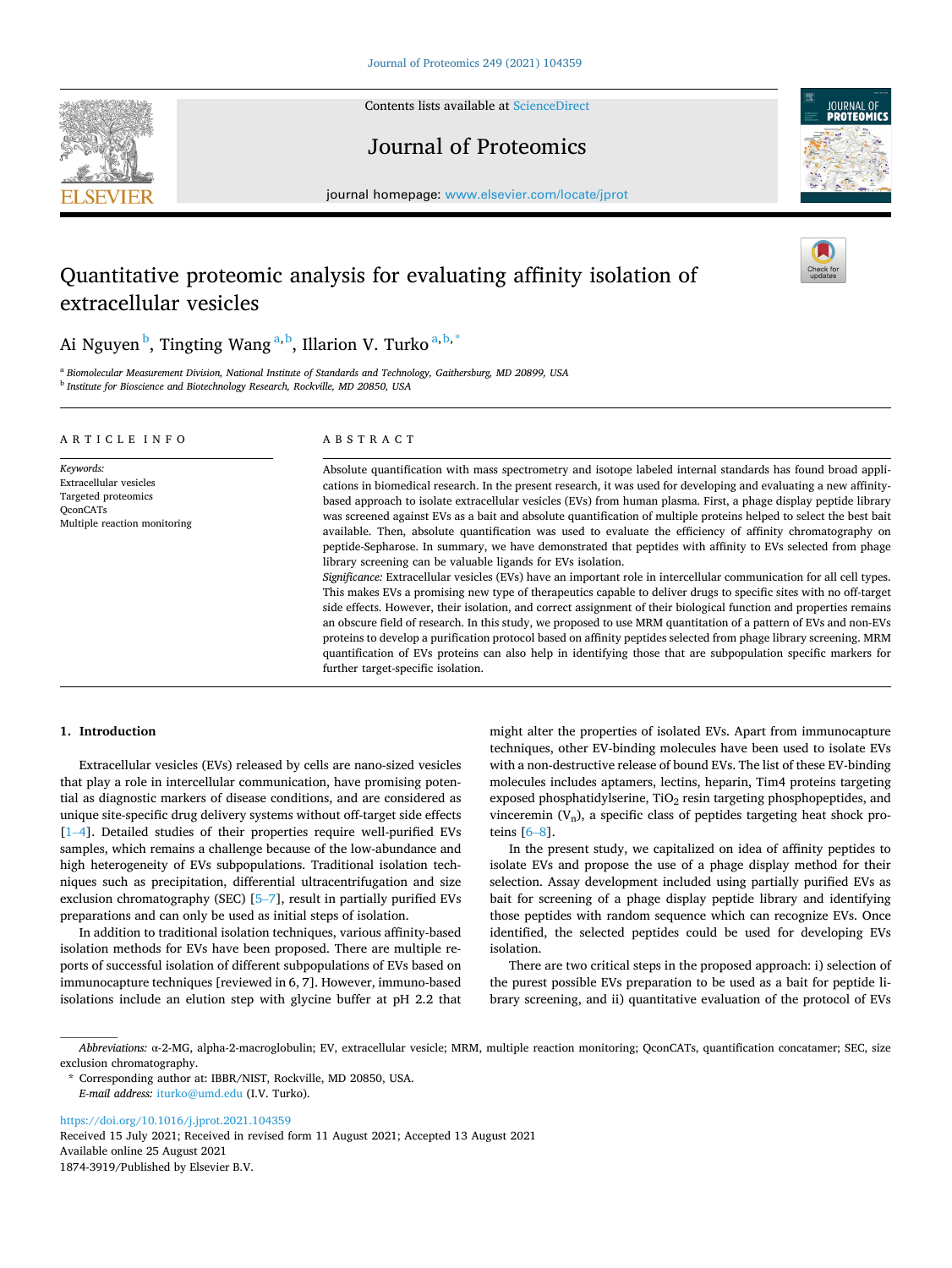isolation. Both these goals can be achieved using multiple reaction monitoring (MRM) assay [[9,10](#page-4-0)], also called selected reaction monitoring (SRM) assay [\[11](#page-4-0),[12\]](#page-4-0).

#### **2. Materials and methods**

#### *2.1. Preparation of EVs for phage display screening*

An aliquot (20 mL) of pooled male plasma K2EDTA (BioreclamationIVT, Westbury, NY) was centrifuged at 2000 x  $g_n$  for 10 min and the supernatant was subjected to 12,000 x  $g_n$  centrifugation for 10 min. The pellet was discarded and the supernatant was further centrifuged at 106000 x gn for 60 min using a Beckman TLA-55 rotor and TL-100 ultracentrifuge. The pellet was dissolved in 1.0 mL of PBS and centrifuged again at 106000 x  $g_n$  for 60 min. The PBS washed pellet (abbreviated as 106 K-EVs) was re-dissolved in 0.1 mL of PBS. The 106 K EVs was then loaded on a Superdex 200 Increase 10/300 GL column equilibrated in PBS. For size exclusion chromatography (SEC), an AKTA FPLC (Amersham Biosciences, Piscataway, NJ, USA) was used. The flow rate was 0.4 mL/min and 0.5 mL fractions were collected. Void volume fractions (A5, A6, A7, and A8) were used for the MRM assay and the A5 fraction was designated as the best EVs fraction for phage display screening (see section 3.1).

#### *2.2. Phage display screening*

The Ph.D.-12 phage display peptide library kit was from New England BioLabs (Ipswich, MA, USA), catalog  $#$  E8110S. The M13 phage was propagated in *E. coli* host strain ER2738 (included in the kit) in Luria-Bertani (LB) medium containing 20 μg/mL tetracycline (Sigma-Aldrich, St. Louis, MO).

For phage panning, the A5 fraction was added in several wells of a 96-well plate and incubated at 4 ℃ overnight. PBS was used instead of the A5 fraction as a control sample. All subsequent steps were carried out with gentle orbital shaking at room temperature. First, wells were washed with 200 μL of PBS for 10 min and PBS was replaced with 200 μL of 5 mg/mL BSA/PBS for 2 h. Then, each well was loaded with 150 μL of 15-fold diluted Ph.D.-12 phage display peptide library in 5 mg/mL BSA/ PBS. After 2 h of incubation, each well was washed 5 times with 200 μL of 0.01% Tween 20/PBS for 10 min each washing. Finally, the bound phage was eluted with 150 μL of 1 mg/mL BSA/0.2 mol/L glycine-HCl (pH 2.2) for exactly 10 min and transferred to clean autoclaved conical tubes containing 22 μL of 1 mol/L Tris-HCl (pH 9.1).

For phage amplification, 1 μL of ER2738 *E. coli* cells (stock solution is included in the Ph.D-12 library kit) was added to 3 mL of LB/tetracycline medium. Cells were grown overnight at 250 rpm shaking at 37 ◦C. The next morning, 200 μL of overnight culture and 100 μL of eluted/ neutralized phage were added to 20 mL of LB/tetracycline medium and incubated for exactly 4.5 h at 37  $^{\circ} \mathrm{C}$  with 250 rpm shaking. Then, the cell culture was centrifuged at 12000 x  $g_n$  for 10 min at 4 °C. Supernatant was transferred to a new tube and centrifuged again at  $12000 \times g_n$  for  $10$ min at 4 ◦C. After the second centrifugation, the supernatant was transferred to a new tube and treated with 1:6 volume of 20% PEG/2.5 mol/L NaCl overnight at 4 ◦C. The next morning, the precipitated phage was pulled down by centrifugation at 12000 x  $g_n$  for 20 min at 4 °C and re-suspended in 0.5 mL of PBS. This amplified phage was then ready for DNA purification.

#### *2.3. Phage DNA purification*

Amplified phage (150 μL) was mixed with 25 μL of 20% PEG/2.5 mol/L NaCl, incubated at room temperature for 30 min and centrifuged at 12000 x  $g_n$  for 20 min at 4 °C. The pellet was re-suspended in 100 µL of 10 mmol/L Tris-HCl (pH 8.0)/1 mmol/L EDTA/4 mol/L sodium iodide, mixed with 250 μL of ice-cold ethanol and incubated at room temperature for 30 min. After incubation, the mixture was centrifuged at 12000 x  $g_n$  for 10 min at 4 °C. The pellet was re-suspended in 200  $\mu$ L of ice-cold 70% ( $v/v$ ) ethanol and centrifuged at 12000 x  $g_n$  for 10 min at 4 °C. The final pellet was re-suspended in 20 μL of 10 mmol/L Tris-HCl (pH 8.0)/1 mmol/L EDTA. To further purify phage DNA, DNA Clean & Concentrator-5 kit (Zymo Research, catalog # D4003) was used with minor modifications to the manufacturer recommended protocol. Essentially, 20 μL of phage DNA were mixed with 140 μL of provided DNA Binding Buffer and loaded on a Zymo-Spin column in a collection tube. After centrifugation at 12,000 x  $g<sub>n</sub>$  for 30 s, the column was washed twice with 200 μL of provided DNA Wash Buffer by 12,000 x  $g_n$  for 30 s centrifugations. Finally, the column was transferred into a new 1.5 mL microcentrifuge tube and phage DNA was eluted with 30 μL of provided DNA Elution Buffer by 12,000 x gn for 30 s centrifugation. At this stage, the phage DNA had an A260/A280 ratio equal to 1.9 to 2.0 and was ready for sequencing.

#### *2.4. Next generation sequencing*

We used the Genohub website [\(https://genohub.com/](https://genohub.com/)) to identify a next generation sequencing (NGS) service. The submitted samples of phage DNA were subjected to two step PCR amplifications using nested primers followed by adaptor addition. Quality control of the final pooled library was performed using Qubit, Agilent 2100 Bioanalyzer and qPCR. Sequencing was completed on an Illumina MiSeq 300 cycle flow cell. Read length was  $2 \times 150$  bp PE. The FastQ was analyzed by merging left and right reads using FLASH and counted for unique DNA sequences. The insert sequences were translated to amino acid sequence using EMBOSS Transseq tool. For various samples, the delivered number of unique peptide sequences with their frequency was in a range of 70,000 to 130,000. Finally, peptide sequences found in the control sample (only PBS) were subtracted from peptide sequences found in the A5 fraction sample.

#### *2.5. Affinity isolation of plasma EVs*

To generate an affinity resin for EVs purification, the peptides selected after NGS sequencing were synthetized with Lys extension at the C-terminus (Biomatik USA, Wilmington, DE, USA) and immobilized on CNBr-activated Sepharose. 0.5 g of CNBr-activated Sepharose 4B (GE Healthcare, Uppsala, Sweden) was washed with 150 mL of 1 mmol/L HCl on glass filter and then quickly equilibrated with 100 mmol/L NaHCO<sub>3</sub>. The Sepharose was immediately transferred to 5 mL of 100 mmol/L NaHCO<sub>3</sub> containing 20 mg of selected peptide and incubated with orbital shaking overnight at room temperature. The next morning, the OD280 reading indicated that all 20 mg of peptide was immobilized, which provided approximately 12 mg of peptide/mL of Sepharose density for the final peptide-Sepharose. Peptide-Sepharose was washed with 50 mmol/L TrisHCl (pH 8.0) and kept at 4 ℃.

The workflow diagram for EVs isolation is shown in Fig. S1 (Supplementary Material). The isolation of EVs from 200 mL of pooled male plasma K2EDTA (BioreclamationIVT, Westbury, NY, USA) started with 2000 x  $g_n$  centrifugation for 20 min at 4  $°C$ . The supernatant was further centrifuged at 106000 x gn for 60 min at 4 ◦C using a Beckman 70Ti rotor and XL-90 ultracentrifuge. The pellet was resuspended in 300 μL of PBS and called 106 K-EVs. An aliquot (200 μL) of 106 K-EVs was used for further purification by SEC on a Superdex 200 Increase 10/300 GL column in 10 mmol/L phosphate buffer (pH 7.4). The flow rate was 0.4 mL/min and 0.5 mL fractions were collected. Void volume fractions were combined and called SEC-EVs. SEC-EVs were used for total protein measurement and MRM assay. Two mL of SEC-EVs were used for affinity purification of EVs on peptide-Sepharose. SEC-EVs were loaded on a 1 mL column of peptide-Sepharose that was equilibrated with 10 mmol/L phosphate buffer (pH 7.4). The column was washed with 10 mmol/L phosphate buffer (pH 7.4)/150 mmol/L NaCl and eluted with 10 mmol/ L phosphate buffer (pH 7.4)/400 mmol/L NaCl. The elution fraction was called peptide-EVs and used for total protein measurement and MRM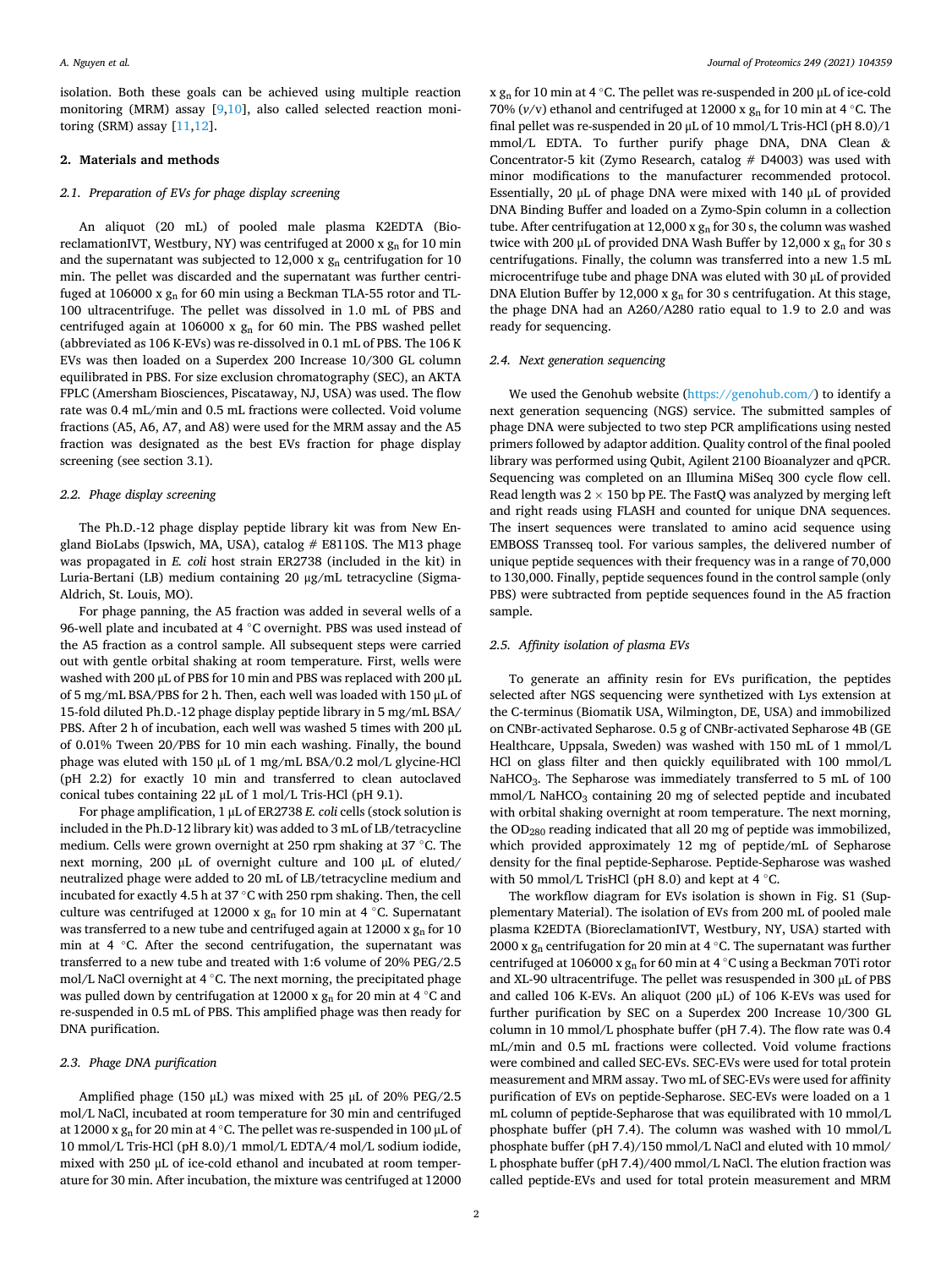assay.

#### *2.6. Dynamic light scattering*

Dynamic light-scattering (DLS) measurements were performed for SEC-EVs and peptide EVs samples using a Malvern Zetasizer Nano series, ZEN3600 and analyzed using Malvern Zetasizer 7.10 software (Malvern Instruments Ltd., Worcestershire, UK). All samples were analyzed in triplicate.

# *2.7. 15N-labeled internal standards for quantitative proteomic analysis*

The design, expression, purification, and characterization of  $^{15}$ Nlabeled EXO1, EXO2, LP1, LP2, GP1 and GP2 quantitative concatamers (QconCATs) have been previously described in detail  $[13-15]$  $[13-15]$ . These QconCATs were designed for a broad EV analysis and carry the ability to quantify a total of 44 proteins. However not all of them can be quantified in every specific MRM assay. For those proteins that were quantified in this study, three optimal MRM transitions per each Q-peptide are shown in Table S1 (Supplementary Material).

#### *2.8. Sample processing for mass spectrometry*

The protein samples in 50 mmol/L  $NH<sub>4</sub>HCO<sub>3</sub>$  were supplemented with 10 mmol/L dithiothreitol and <sup>15</sup>N-labeled EXO1, EXO2, LP1, LP2, GP1 and GP2 QconCATs (from 1 to 5 pmol each). After incubation for 60 min at room temperature, samples were treated with 30 mmol/L iodoacetamide for another 60 min in the dark and precipitated with chloroform/methanol [\[16](#page-4-0)]. The pellets obtained from precipitation were sonicated in 100  $\mu$ L of 50 mmol/L NH<sub>4</sub>HCO<sub>3</sub>/0.1% RapiGest and treated with trypsin (1:5  $w/w$ ) for 15 h at 37 °C. After trypsinolysis, the samples were acidified with 0.5% trifluoroacetic acid for 30 min at 37 °C and centrifuged at 16000 x gn for 30 min to collect the supernatant. Finally, samples were dried in a vacuum centrifuge (Eppendorf AG, Hamburg, Germany).

#### *2.9. MRM assay*

Instrumental analyses were performed on an Agilent 6490 iFunnel Triple Quadrupole LC/MS system (Santa Clara, CA, USA) equipped with an Agilent 1200 HPLC system (Santa Clara, CA, USA). Dried peptides were reconstituted in 3% acetonitrile/ 0.1% formic acid (volume fraction) in water. Separation was performed on an Agilent Zorbax Eclipse Plus C18 RRHD column (2.1 mm  $\times$  50 mm, 1.8 µm particle). Peptides were eluted at a flow rate of 200 μL/min using the following gradient of solvent B in solvent A: 3% B for 3 min, 3% to 30% B in 30 min, 30% to 50% B in 5 min, and 50% to 3% B in 5 min. Solvent A was water containing 0.1% formic acid (volume fraction) and solvent B was acetonitrile containing 0.1% formic acid (volume fraction). The acquisition method on an Agilent 6490 iFunnel Triple Quadrupole mass spectrometer used the following parameters in positive mode: fragmentor 380 V, collision energy 20 V, dwell time 100 ms, cell accelerator 4 V, electron multiplier 500 V, and capillary voltage 3500 V.

#### *2.10. Data analysis*

Every transition measured per peptide was taken as an individual measurement. MRM peak area integration was performed using Skyline (University of Washington). As an example, the Skyline peak profiles for representative proteins are shown in Fig. S2 (Supplemental Material). Excel was used to calculate peak area ratios. Peak integration was manually inspected and adjusted, if necessary. The peak ratios from transitions were averaged to yield the peptide ratios. Three transitions were measured per each peptide and data are represented as the mean  $\pm$ SD.

#### **3. Results and discussion**

#### *3.1. Selection of affinity peptides for EVs isolation*

Fig. 1 shows a separation of 106 K EVs on Superdex 200 Increase 10/ 300 GL column. Because of size, the EVs are expected to be eluted in the void volume. However, some large plasma proteins, such as alpha-2 macroglobulin (A2M) or complexes of heat shock proteins, can be also eluted in the void volume. In addition, lipoprotein particles are commonly detected in the void volume of SEC separation. For a successful selection of affinity peptides, we needed the EVs sample used as bait for phage display screening to be as pure as possible. Therefore, we collected the void volume as 4 individual fractions (A5, A6, A7, and A8) and used MRM quantitation to calculate molar ratios for common plasma proteins *versus* common EVs proteins ([Table 1\)](#page-3-0). HSP90AB1, A2M, and apolipoprotein A-I (apo A-I) were selected as representative abundant plasma proteins while moesin, flotillin-1, TSG101, and EHD4 were selected as representative EVs proteins [\[13](#page-4-0)]. MRM assay with  $^{15}$ Nlabeled QconCATs that carry peptides for absolute quantitation of the proteins listed above allowed us to measure the pmoles of individual proteins in every fraction of the void volume and to present the data as a molar ratio for each EVs protein against HSP90AB1, A2M, and apo A-I, respectively [\(Table 1](#page-3-0)). It is clearly evident that all ratios in the fraction A5 are the most favorable to EVs proteins and that MRM quantitation facilitated finding fraction A5 as the purest EVs sample after SEC. Accordingly, the A5 fraction was selected for further phage display screening.

The Ph.D.-12 phage display peptide library (New England BioLabs, Ipswich, MA, USA) consists of M13 filamentous bacteriophage, on which five copies of a 12-amino-acid linear random peptide sequence are expressed as N-terminal fusions to the minor coat protein pIII of the phage. Conventional multi-rounds screening with clone picking for individual sequencing can bias clone diversity due to the growth advantage of individual clones [\[17](#page-4-0)]. To avoid this problem, we performed a single-round screening protocol using A5 fraction as a bait followed by NGS of the whole pool of clones. NGS for this screening resulted in the 142,486 unique peptide sequences with their appearance frequency. After subtraction of sequences found in the blank sample (panning without A5 fraction), the final list of peptide sequences decreased to 123,063 arranged in order of their appearance frequency. The first most abundant sequence was found 71 times. The appearance frequency of the remaining peptides declined quickly. At the level of approximately the first 1000 peptides, it dropped to 3 and was considered as nonspecific. In other words, only 1000 peptides out of the total 123,063 were further analyzed. Once the list of highest appearance peptides was obtained, the MEME Suite [\(http://meme-suite.org](http://meme-suite.org)) was used in search of common motifs. Finally, based on appearance and motif search, we have selected 3 peptides for further development of EVs isolation protocol. This includes LPSINHYSFPQA (P1), SLPGQRADRSWP (P2), and DMPILVPYHTPHALRDFP (P3). P1 and P2 are 12-amino acid residue peptides from the actual phage display library screening while P3 is a



**Fig. 1.** SEC separation of 106 K-EVs. Individual fractions (A5, A6, A7, and A8) collected for analysis are marked with boxes.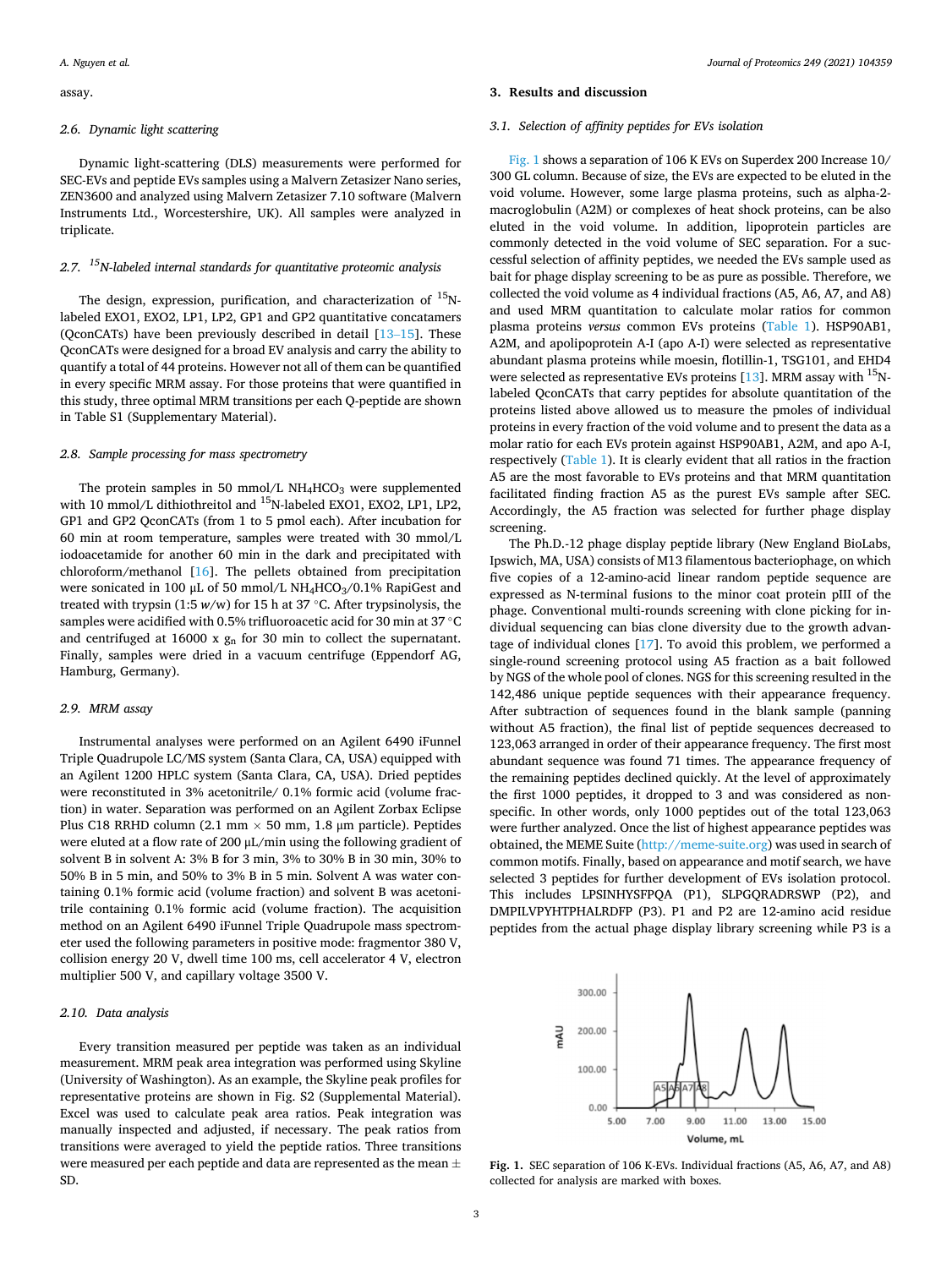#### <span id="page-3-0"></span>**Table 1**

Molar protein ratios in the SEC fractions.

| Proteins                   |      | <b>SEC</b> fractions |      |      |
|----------------------------|------|----------------------|------|------|
|                            | A5   | A6                   | A7   | A8   |
| HSP90AB1/moesin            | 0.07 | 0.14                 | 0.24 | 0.53 |
| HSP90AB1/flotillin-1       | 0.33 | 0.31                 | 0.78 | 1.29 |
| HSP90AB1/TSG101            | 0.67 | 0.56                 | 1.17 | 2.25 |
| HSP90AB1/EHD4              | 0.8  | 0.63                 | 1.75 | nd   |
| $\alpha$ -2-MG/moesin      | 0.06 | 0.53                 | 1.07 | 1.76 |
| $\alpha$ -2-MG/flotillin-1 | 0.25 | 1.19                 | 3.44 | 4.29 |
| $\alpha$ -2-MG /TSG101     | 0.50 | 2.11                 | 5.17 | 7.50 |
| $\alpha$ -2-MG /EHD4       | 0.60 | 2.38                 | 7.75 | nd   |
| apo A-I/moesin             | 3    | 36                   | 110  | 330  |
| apo A-I/flotillin-1        | 11.6 | 80                   | 348  | 802  |
| apo A-I/TSG101             | 23   | 142                  | 522  | 1404 |
| apo A-I/EHD4               | 28   | 160                  | 783  | nd   |

Total pmoles amount of HSP90AB1, α-2-MG, and apo A-I was divided by total pmoles amount of moesin, flotillin-1, TSG101, and EHD4, respectively to obtain molar protein ratios in A5, A6, A7, and A8 void volume fractions. Nd stands for not detected.

combination of two common motifs found using MEME Suite.

#### *3.2. Affinity isolation of EVs*

Selected affinity peptides (P1, P2, and P3) were synthetized with Lys extension at the C-terminus and immobilized on the CNBr-activated Sepharose to generate an affinity resin for EVs isolation (P1-Sepharose, P2-Sepharose, and P3-Sepharose). SEC-EVs sample was used as a starting sample for affinity chromatography and final sample eluted from peptide-Agarose was called peptide-EVs. We would like to emphasize that 10 mmol/L phosphate buffer (pH 7.4)/400 mmol/L NaCl was sufficient to elute attached EVs and these mild elution conditions were unlikely to affect EVs integrity.

To evaluate the efficiency of peptide-Sepharose in EVs isolation, MRM assay was used to quantify a total of 26 proteins in SEC-EVs and peptide-EVs samples. In other words, pmoles of selected protein/mg of total protein was measured before and after chromatography on the peptide-Sepharose to see whether this affinity chromatography indeed enriched sample with EVs proteins. Preliminary parallel runs for P1- Sepharose, P2-Sepharose, and P3-Sepharose showed promising results only for P3-Sepharose, and that was the only resin further used for optimizing EVs isolation. Data for a representative EVs isolation on the P3-Sepharose are summarized in Table 2 and arranged in the four groups of proteins: 10 EVs proteins, 3 molecular chaperons, 2 common plasma proteins, and 11 apolipoproteins. Concentrations of all EVs proteins after affinity chromatography increased in a range of 5–9 times in comparison to the concentrations before chromatography. For example, moesin increased 4.8-times from 77.8 pmoles/mg of total protein in the sample before chromatography (SEC-EVs) to 373.4 pmoles/mg of total protein in the sample after chromatography (peptide-EVs) while EHD4 increased 9.4-times from 6.7 pmoles/mg of total protein to 63.0 pmoles/ mg of total proteins.

All three other protein groups showed decreased concentrations after chromatography. For example, molecular chaperons dropped approximately 3–5 times. Albumin and A2M decreased 14- and 11-times, respectively. Apo A and apo C proteins decreased approximately 6–8 times with apo C-II went lower than detection level, if any. Apo B proteins decreased approximately 15-times. Apo E and apo J decreased 6 and 9-times, respectively.

Overall, MRM quantification turns out to be a powerful tool to assess efficiency of chromatography, but it is also important to underline that MRM quantification of multiple groups of proteins brings up interesting observations pertaining to important questions, such as the identity of EVs proteins and heterogeneity of EVs samples.

Identity of EVs proteins remains a topic for discussion. Membrane

| Table 2                    |
|----------------------------|
| Affinity isolation of EVs. |

| Proteins             | SEC-EVs (pmoles/mg) | Peptide-EVs (pmoles/mg) |
|----------------------|---------------------|-------------------------|
| moesin               | $77.8 \pm 16.3$     | $373.4 \pm 85.9$        |
| flotillin-1          | $12.6 \pm 2.1$      | $79.4 \pm 16.7$         |
| <b>TSG101</b>        | $7.1 \pm 0.9$       | $46.2 \pm 8.8$          |
| EHD4                 | $6.7 \pm 1.1$       | $63.0 \pm 15.1$         |
| integrin beta-3      | $55.3 \pm 6.6$      | $431.3 \pm 60.4$        |
| integrin alpha-IIb   | $59.7 \pm 7.2$      | $453.7 \pm 10.2$        |
| platelet GP Ib alpha | $8.9 \pm 1.5$       | $73.0 \pm 13.1$         |
| platelet GP Ib beta  | $8.6 \pm 1.5$       | $71.4 \pm 12.8$         |
| platelet GP V        | $9.1 \pm 1.7$       | $53.7 \pm 11.3$         |
| platelet GP IX       | $8.3 \pm 1.6$       | $58.1 \pm 12.8$         |
| HSP90AA1             | $13.4 \pm 1.2$      | $4.3 \pm 0.4$           |
| HSP90AB1             | $18.2 \pm 2.2$      | $4.2 \pm 0.6$           |
| HSPA8                | $30.8 \pm 2.8$      | $5.8 \pm 0.5$           |
|                      |                     |                         |
| albumin              | $39.4 \pm 5.9$      | $2.8 \pm 0.4$           |
| $\alpha$ -2-MG       | $18.5 \pm 3.1$      | $1.7 \pm 0.2$           |
| apo A-I              | $708 \pm 155$       | $112 \pm 26$            |
| apo A-II             | $16.9 \pm 2.5$      | $2.3 \pm 0.3$           |
| apo A-IV             | $11.8 \pm 3.1$      | $1.6 \pm 0.4$           |
| apo C-I              | $87.2 \pm 23.5$     | $14.1 \pm 3.5$          |
| apo C-II             | $5.4 \pm 0.8$       | nd                      |
| apo C-III            | $27.2 \pm 7.9$      | $1.7 \pm 0.5$           |
| apo C-IV             | $51.7 \pm 17.6$     | $6.8 \pm 1.9$           |
| apo B100/B48         | $59.8 \pm 7.2$      | $3.9 \pm 0.5$           |
| apo B-100            | $57.1 \pm 6.9$      | $3.9 \pm 0.5$           |
| apo E                | $24.5 \pm 4.4$      | $4.0 \pm 0.6$           |
| apo J                | $59.8 \pm 7.2$      | $6.4 \pm 0.7$           |

MRM assay was used to quantify several group of proteins before (SEC-EVs) and after (peptide-EVs) separation on the P3-Sepharose. Calculations for all proteins (except apo C-IV) were done base on three transitions per peptide and two peptides per protein (Supplementary Material, Table S1). Data are shown in pmoles of targeted protein per mg of total protein with a SD for two biological replicates and three analytical injections. Nd stands for not detected.

proteins seem like natural candidates since the only source of membrane proteins circulating in plasma is vesicles. For soluble proteins, the assignment to EVs is more complicated. Albumin and molecular chaperons could be EVs proteins, although it is obvious that their non-EVs concentrations in plasma samples are many orders of magnitude higher than concentrations of EVs. The fact that their concentrations were lower than concentrations of EVs proteins after 3-step isolation (differential ultracentrifugation, SEC, and P3-Sepharose) is very positive in terms of evaluating this isolation in general. In addition, small amounts of albumin and molecular chaperons left in the peptide-EVs sample may be also interpreted as evidence that these proteins are indeed a portion of EVs.

It is hard to find a functional connection between EVs and proteins like A2M or apolipoproteins. A2M is a 720 kDa tetramer bound together by -S-S- bonds and the largest non-immune protein complex in plasma. Apolipoproteins constitute various lipoprotein particles. Both A2M and lipoprotein particles overlap well in size with EVs and, because of their high abundance, always remain a major contamination of any EVs preparation. Table 2 shows that after affinity chromatography on P3- Agarose, the concentrations of these proteins can be brought down to be comparable or even lower than concentrations of EVs proteins. This warrants more research in further applications of peptides with affinity to EVs in their isolation.

Apart from the efficiency of chromatography in EVs isolation, MRM quantification allows an assessment of an important question of heterogeneity of EVs and probability of a selective isolation of EVs subpopulations. It was mentioned above that chromatography on P3- Agarose enriched EHD4 9.4-times while moesin in the same sample was enriched only 4.8-times (Table 2). This difference may be interpreted as a preferable enrichment of a specific EVs subpopulation. Further indirect support of this interpretation came from DLS analysis of SEC-EVs and peptide-EVs samples [\(Fig. 2\)](#page-4-0). Both samples are represented